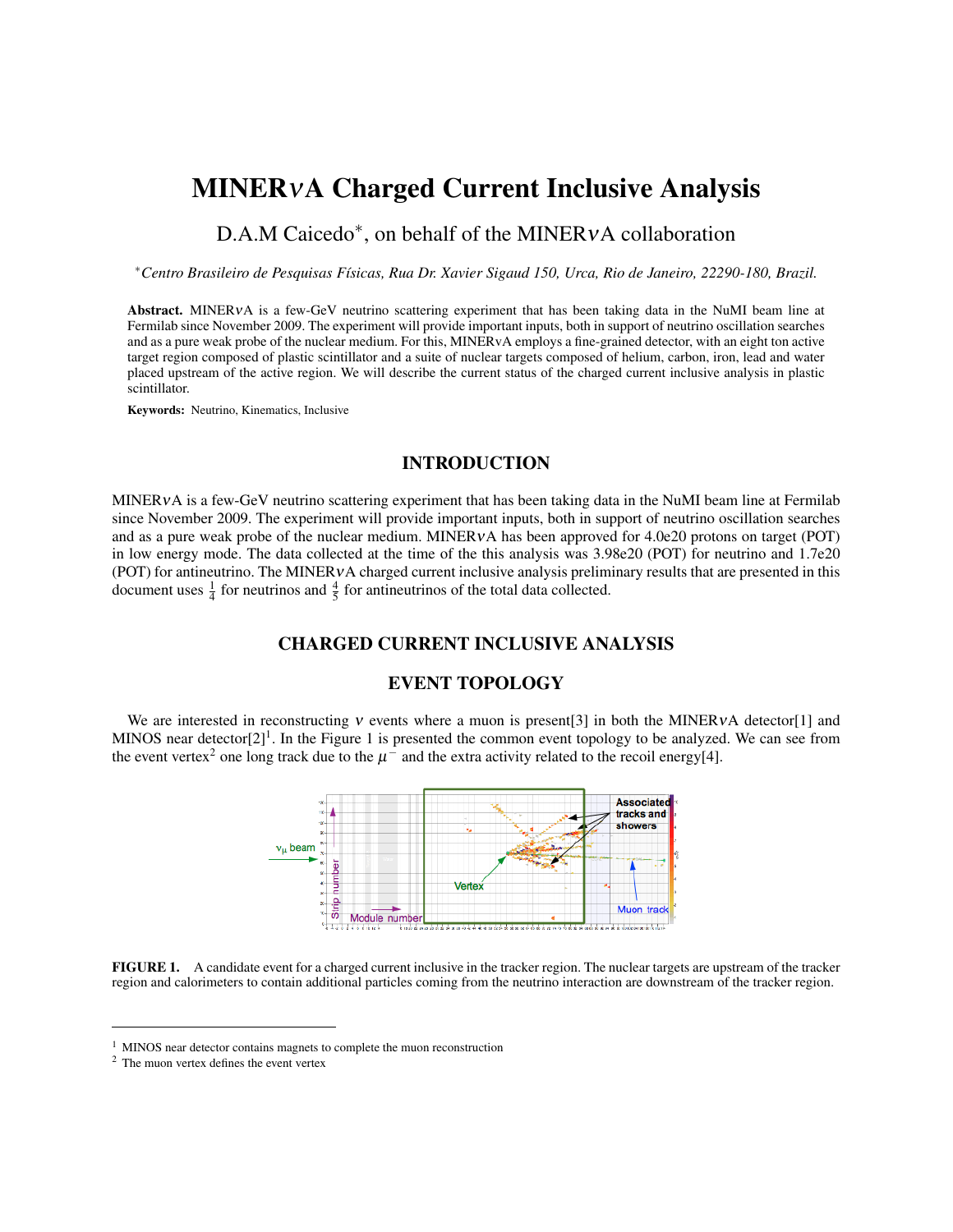#### EVENT SELECTION

The requirements for an event to be classified like a charged current inclusive are:

- One muon track matched to a track in MINOS.
- Hits to be used in the reconstruction must be within [−20,35]*ns* of the vertex time. Crosstalk hits are excluded.
- The muon vertex must be inside the fiducial volume defined in the tracker region between modules 27-78 and 85 cm of apothem.
- The recoil energy will be computed calorimetrically[4].
- Neutrinos are defined by a negative track curvature while for anti-neutrinos, anti-muons are defined by the positive track curvature (curvature  $\rightarrow \frac{q}{p}$ ).

### KINEMATIC QUANTITIES AND NEUTRINO ENERGY RESOLUTION

Neutrino energy, muon energy and recoil energy reconstructed kinematic quantities are presented (Figures 2 and 4). Figures 3 and 5 show the systematic uncertainties for the different energy distributions, the purple line is the fractional uncertainty on the GENIE[5] cross section. The major fractional uncertainties for the energy distributions are related to the modeling of the neutrino flux.











FIGURE 4. Antineutrino Kinematic Distributions